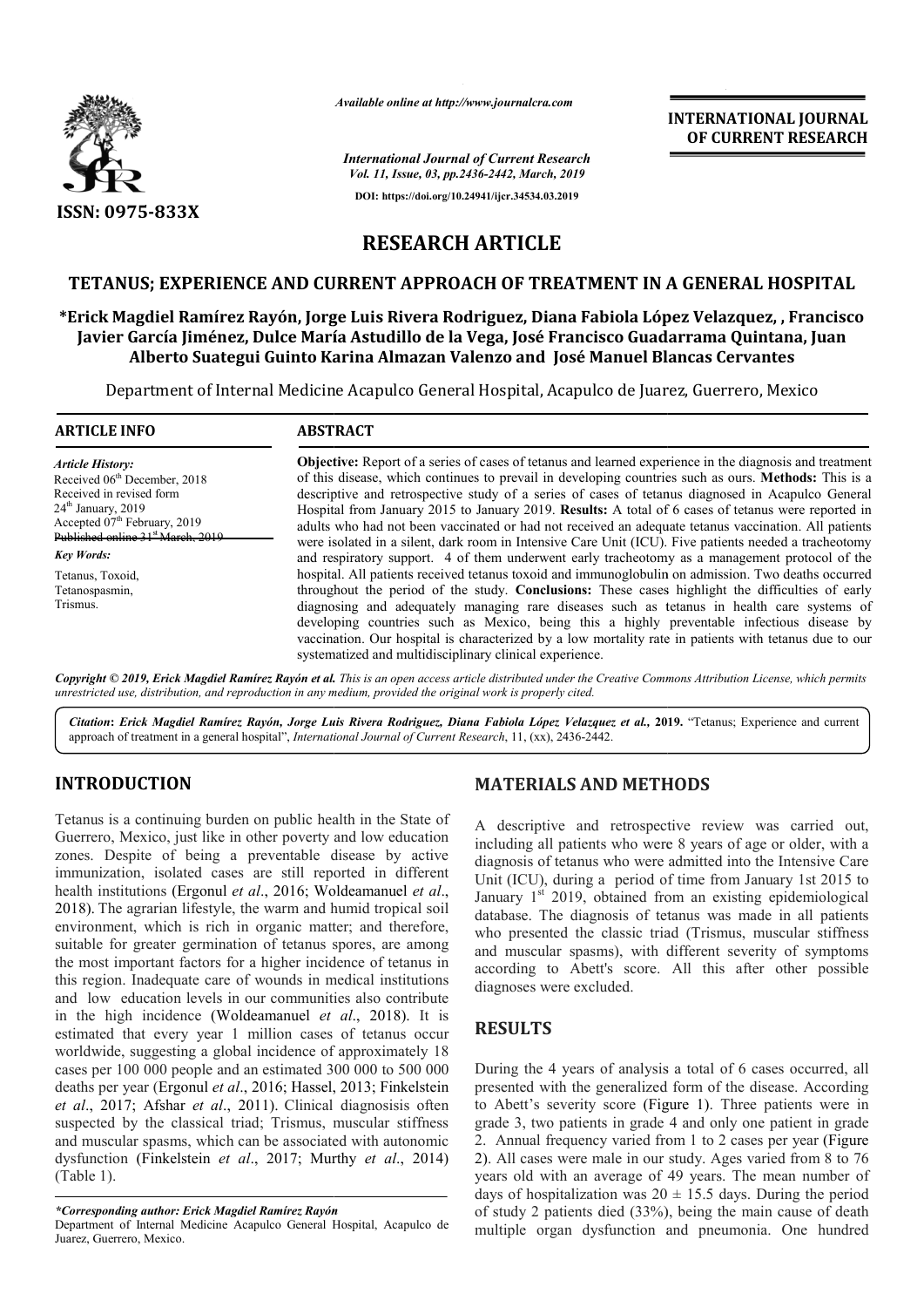percent of the patients came from agrarian areas, of which 5 (83%) were engaged in related to agriculture activities. Two cases (33%) were documented during autumn and winter seasons. Information regarding their state of tetanus immunity was not known or vaccination had not been applied. The average incubation time was  $7.5 \pm 6$  days. All cases received tetanus vaccine and immunoglobulin at the time of admission in the hospital, with application of a second and a third dose of tetanus vaccine after 14 and 42 days after admission. Lower extremities were more commonly affected (5 patients, 83%), followed by upper extremities (1 patient, 16%). The maximum Coles period was 3 days and minimum of 1 day, with an average of  $2 \pm 1$ . APACHE II scale score was  $12 \pm 8$  points at the time of admission. Five patients needed a tracheotomy and respiratory support. The number of days of mechanical ventilation was  $16 \pm 12$ , 4 of them (66%) underwent early tracheotomy. Medication for sedation was diazepam and vecuronium for muscle relaxation. All cases received metronidazole and in some cases adjunctive penicillin was added, depending on Abett's score. The length of stay in ICU was  $15 \pm 14.5$  days. Complications are reported in Figure 2.

### **DISCUSSION**

Tetanus is caused by toxins produced by Clostridium tetani, an obligated anaerobic gram-positive bacillus. During early growing stages, bacilli have flagella, move slowly and produce two toxins: tetanospasmin (commonly called tetanus toxin) and tetanolisin (uncertain importance in pathogenesis). Mature organisms lose their flagella, and develop a terminal spore, which gives them an appearance like a squash racket; in this form they are extremely stable in the environment (Ergonul *et al*., 2016; Finkelstein *et al*., 2017). The natural course of the disease usually begins when C. tetani spores enter in a contaminated by soil, manure or oxidized metal wound. Injuries caused by sharp objects are the most common way of entry, but tetanus has also been reported after fractures, burns, skin scratches made by animals, medial otitis, contaminated surgical wounds involving the gastrointestinal tract and, after abortions, and even after umbilical cord contamination. However, it is reported that in approximately 20% of cases, an entry site cannot be identified (Ergonul *et al*., 2016; Gibson *et al*., 2009). After a period of anaerobic incubation, they change from spores to bacilli which release tetanus toxin, this is activated by bacterial or tissue proteases, contains a heavy chain responsible for binding and entringin to neurons, and a light chain responsible for its toxic properties. Pepsins cleave heavy chains into specific fragments, which individually mediate binding to specific types of neural cells.

The presynaptic inhibition of neurotransmitter release is mediated through light chains. Toxin enters into the nervous system mainly through the presynaptic terminals of lower motor neurons, where it can produce local failure of the neuromuscular transmission. Then, toxin migrates retrogradly through the axonal transport system and is transported towards the cell bodies of these neurons in the brainstem and spinal cord, where it performs its main pathogenic action. Toxin destroys synaptobrevin, a required protein for the coupling of neurotransmitter vesicles with their release site in the presynaptic membrane, hence preventing the release of neurotransmitters (GABA and glycine). Tetanospasmin leaves motor neurons uninhibited, causing muscular rigidity by increasing stimulation time of motor neurons and also

generating spasms by not limiting reflex responses to the existing stimuli. Autonomic nervous system is also affected, presented mainly as a hypersympathetic state induced by the inability of inhibiting adrenal release of catecholamines. Apparently the binding of the toxin is an irreversible event, which explains the long lasting clinical symptoms in the patient (Ergonul *et al*., 2016; Gibson *et al*., 2009; Ataro *et al*., 2011; Rossetto *et al*., 2013). The incubation period of tetanus (time from inoculation to the first symptom) can be as short as 1 day, or until 60 days, an average estimate of 8 days. The duration of this period is directly proportional to the distance between the site of lesion and the central nervous system. This assertion is not always reliable since the production of toxins in the wound occurs only under anaerobic conditions. This is followed by the Coles period, which is the time between the first symptom and the first spasm, reflecting the rate of toxin arrival into the central nervous system and may vary from 1 to 7 days (Ergonul *et al*., 2016; Murthy *et al*., 2014; Thwaites, 2002). Tetanus is classified into four clinical types: generalized, localized, cephalic and neonatal types (Ergonul *et al*., 2016; Gibson *et al*., 2009). Local tetanus involves only the site of the injury, but is often not recognized until it becomes generalized. Cephalic tetanus is a form of local tetanus that originates from head injuries or infections, such as medial otitis. Generalized tetanus is the most common form and accounts for 80% of cases (Finkelstein *et al*., 2017). Neonatal tetanus is a form of generalized tetanus that occurs within 28 days after birth (Gibson *et al*., 2009).

The progression of the disease will be predictable until it becomes generalized. The early involvement of the head and neck are manifested as trismus and "sardonic laughter" (tetanus facies), which is caused by spasm of the facial muscles. Stiffness of the chest wall, abdominal muscles and paralysis or spasm of the diaphragm may cause respiratory failure due to hypoventilation. In addition, paroxysms affecting pharynx and larynx can cause acute obstruction of the respiratory tract. Generalized paroxysms may mimic epileptic seizures, without losing consciousness. Fractures of long bones and tendon ruptures have been reported. Trunk spasm keeping the patient in the classic position of opisthotonus may also occur. Finally, renal failure due to rhabdomyolysis has been reported due to muscle rigidity in progress (Hassel, 2013). Tetanus is characterized by being a state of clinically significant autonomic instability, with episodes of tachycardia, hypertension and diaphoresis, alternating rapidly with episodes of bradycardia and hypotension. These tend to occur a week after the onset of motor symptoms, (Gibson *et al*., 2009; Hassel, 2013) and was the most frequent cause of death in our series (Gibson *et al*., 2009).

The diagnosis of tetanus is clinical, typical physical findings are muscle stiffness, spasms and trismus plus a history of injury in the previous 3 weeks. So far there is no specific laboratory test to confirm the diagnosis of tetanus. Tetanus antibodies are undetectable in most patients, but many reports document the disease in patients with higher antibody levels than in patients with immunity. Laboratory tests to be performed in a patient with suspected tetanus are: levels of strychnine, analysis of dopamine antagonists, electrolytes, urea nitrogen, creatinine, creatine kinase, C-reactive protein, procalcitonin and urinary myoglobin. Electromyographic studies are sometimes useful for differential diagnosis. Growth attempts in culture of C. tetani obtained from wounds have not proven to be useful in the diagnosis, because of the necessary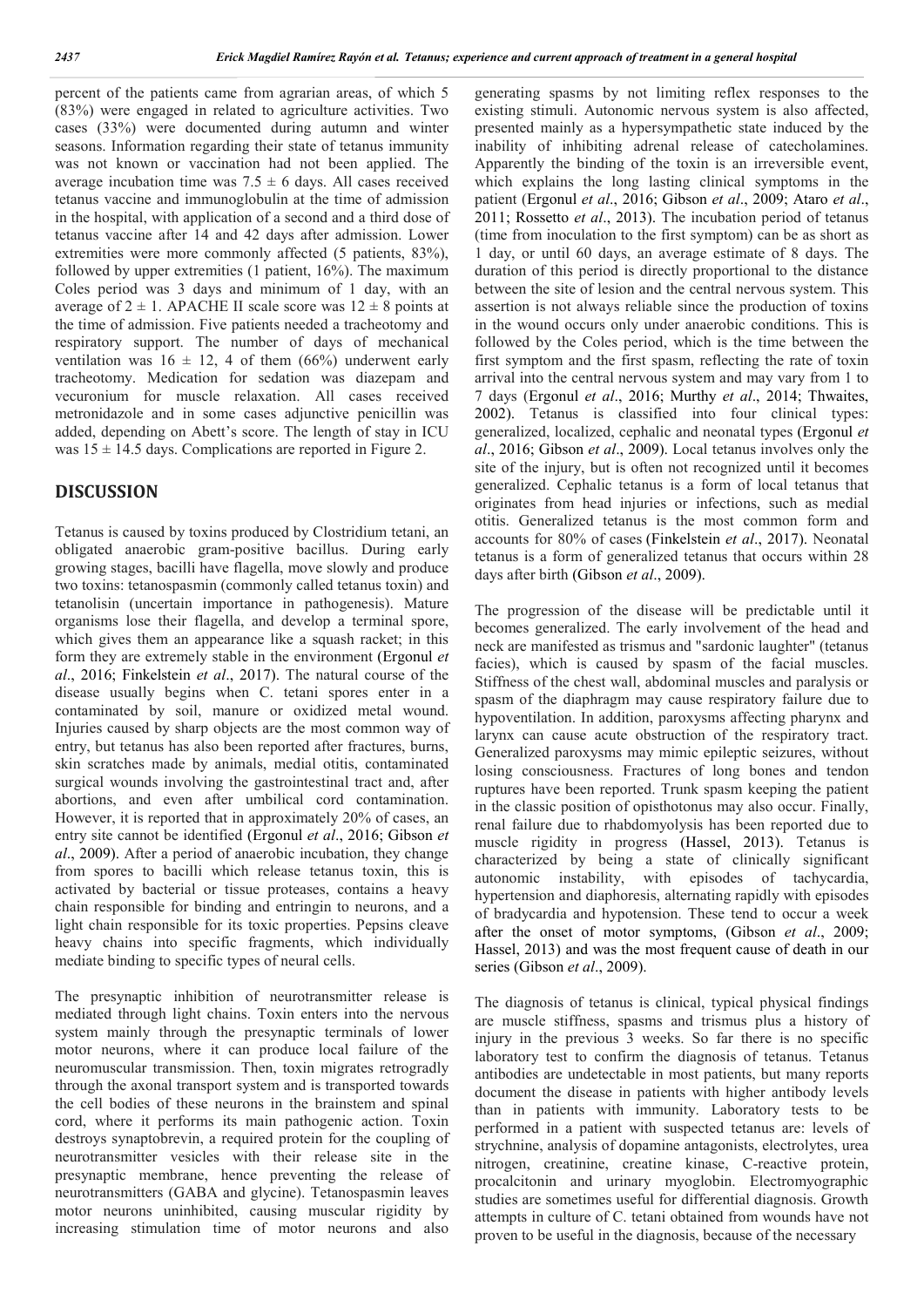**Table 1. Abett Classification of Tetanus Severity**

Grade Clinical features

#### Mild trismus, spasticity, no respiratory problems, no dysphagia Moderate trismus, short spasms, mild dysphagia, respiratory rate> 30 Severe trismus, generalized spasticity, prolonged spasms, respiratory rate> 40, severe dysphagia, pulse> 120. IV (aggressive) Same findings of grade III plus severe autonomic dysfunction of the cardiovascular system.

#### **Table 2.**

| Collected data                         | 2015                             | 2015                            | 2016                       | 2017                           | 2018                          | 2018                            |
|----------------------------------------|----------------------------------|---------------------------------|----------------------------|--------------------------------|-------------------------------|---------------------------------|
| Age                                    | 30                               | 72                              | 62                         | 48                             | 76 años                       | 8                               |
| Sex                                    | Male                             | Male                            | Male                       | Male                           | Male                          | Male                            |
| Co morbidities                         | Without chronic diseases         | Without chronic diseases        | DMT2 and AH                | Without chronic diseases       | Without chronic diseases      | Without chronic diseases        |
| Clinical presentation                  | Generalized                      | Generalized                     | Generalized                | Generalized                    | Generalized                   | Generalized                     |
| Classification of Ablett               |                                  | Ш                               | IV                         | <b>IV</b>                      |                               | Ш                               |
| Incubation period                      | ' days                           | 3 days                          | 5 days                     | $10 \text{ days}$              | 15 days                       | 5 days                          |
| Period of Cole                         | 3 days                           | 2 days                          | dav                        | 3 day                          | 3 days                        | 1 day                           |
| Location of the tetanogenic lesion     | Plantar region of the right foot | Plantar region of the left foot | First toe of the left foot | Gluteal region                 | Palm lefth and                | Plantar region of the left foot |
| Days from Beginning of the ventilatory | Third day                        | First day                       | Second day                 | Second day                     | Not apply                     | Secondday                       |
| support (VS)                           |                                  |                                 |                            |                                |                               |                                 |
| Day on which tracheotomy<br>was        | Second day                       | Immediate                       | Second day                 | Second day                     | Not apply                     | Not apply                       |
| performed from VS                      |                                  |                                 |                            |                                |                               |                                 |
| Days of VS                             | 31 days                          | 17 days                         | 7 days                     | 7 days                         | Not apply                     | 21 days                         |
| Days of stay in ICU                    | 20 days                          | 15 days                         | 7 days                     | 9 days                         | 5 days                        | 34 days                         |
| Hospitalization days                   | 38 días                          | 23 días                         | 7 días                     | 9 días                         | 9 días                        | 34 días                         |
| Previous Vaccination                   | N <sub>o</sub>                   | N <sub>o</sub>                  | N <sub>o</sub>             | Yes                            | N <sub>o</sub>                | No.                             |
| Immunoglobulin administration          | 6 000 UI                         | 6 000 UI                        | 6 000 UI                   | 6000U                          | 6 000 UI                      | 6 000 UI                        |
| Intrahospitalary Vaccination           | Applied                          | Applied                         | Applied                    | Applied                        | Applied                       | Applied                         |
| Antibiotic treatment                   | Penicillin / Metronidazole       | Penicillin / Metronidazole      | Metronidazole              | Penicillin / Metronidazole     | Metronidazole                 | Penicillin / Metronidazole      |
| Death cause                            | Not apply                        | Not apply                       | Multiple organ dysfunction | Multiple organ dysfunction and | Not apply                     | Notapply                        |
|                                        |                                  |                                 | and pneumonia              | pneumonia                      |                               |                                 |
| Complications                          | Bleeding from<br>Pneumonia       | Myopathy of the critical        | Dysautonomia               | Dysautonomia                   | thecritical<br>Myopathy<br>of | Myopathy of the critical        |
|                                        | digestive tract / Seizures       | patient                         |                            |                                | patient                       | patient                         |
|                                        |                                  |                                 |                            |                                |                               |                                 |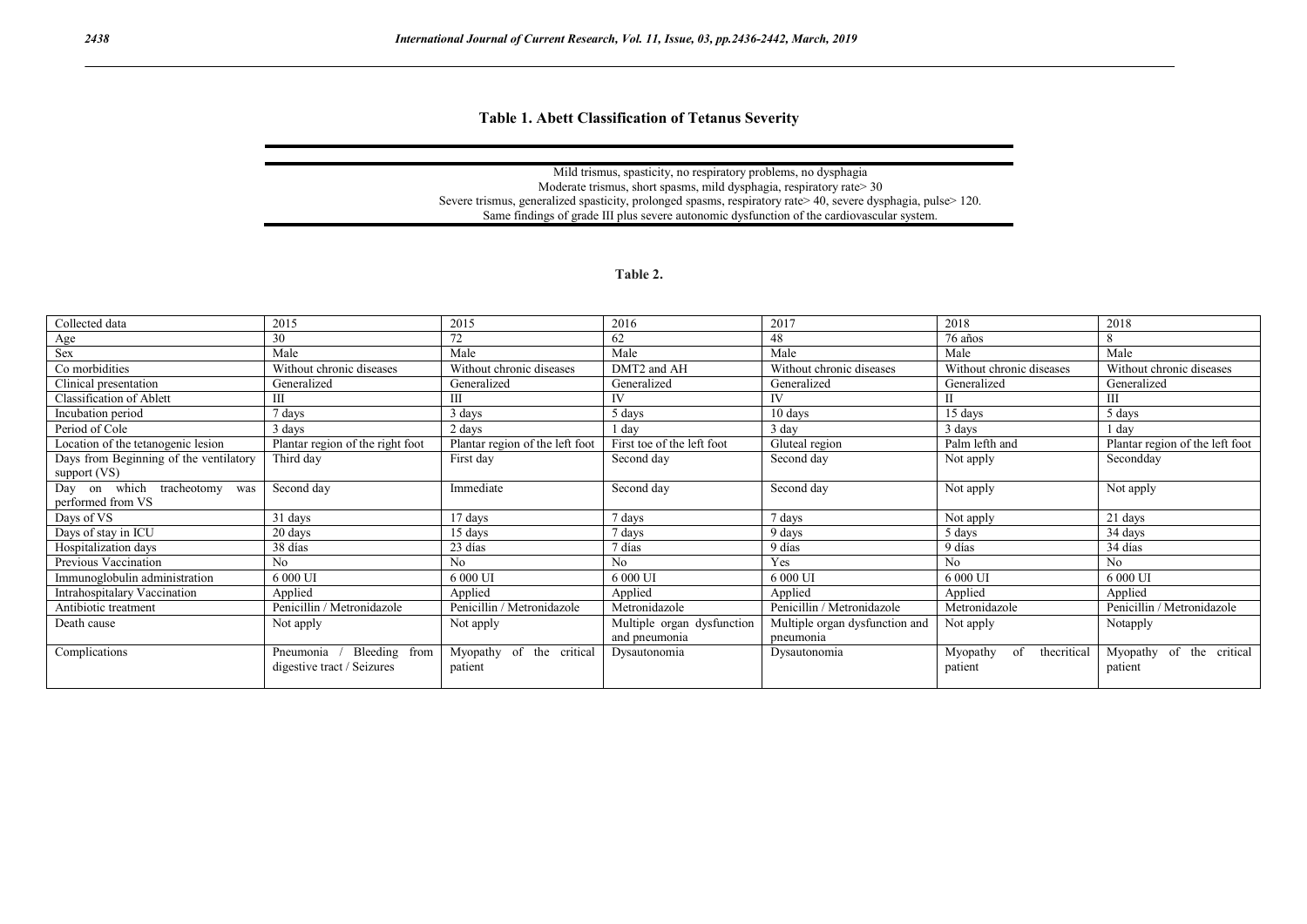## **Stage I: Hospital admission**

- 1. Suspicious case identification.
- 2. Ensure airway permeability.
- 3. Conduct shared tests to rule out other diagnoses.
- 4. Make a complete clinical history.
- 5. Start treatment with benzodiazepines to control spasms.
- 6. Isolate the patient in a quiet and dark area.

# **Stage II: First day of hospitalization**

- 1. Apply human anti-tetanus immunoglobulin
- 2. Administer tetanus toxoid vaccine.
- 3. Begin with metronidazole.
- 4. Debride the wound if necessary.
- 5. Adjust the dose of benzodiazepines to control spasms and produce sedation.

# **Stage III: Stay in the ICU**

- 1. Treat sympatic overactivity with labetalol, morphine or magnesium sulfate
- 2. Control blood pressure, place central venous catheter and measure PVC.
- 3. Start thromboprophylaxis.
- 4. Early tracheotomy if there is a likelihood of prolonged ventilation suport.
- 5. If the spasms have decreased decrease the dose of benzodiazepines.

## Stage IV: hospital discharge and follow-up

- 1. When the spasms are no longer present, begin physical therapy
- 2. Supportive psychotherapy if necessary.
- 3. Administer another dose of tetanus toxoid before hospital discharge.
- 4. Schedule a third dose of toxoid toxoid to be given 4 weeks after the second dose.

Figure 1: Standardized tetanus treatment in stages. Ramírez et al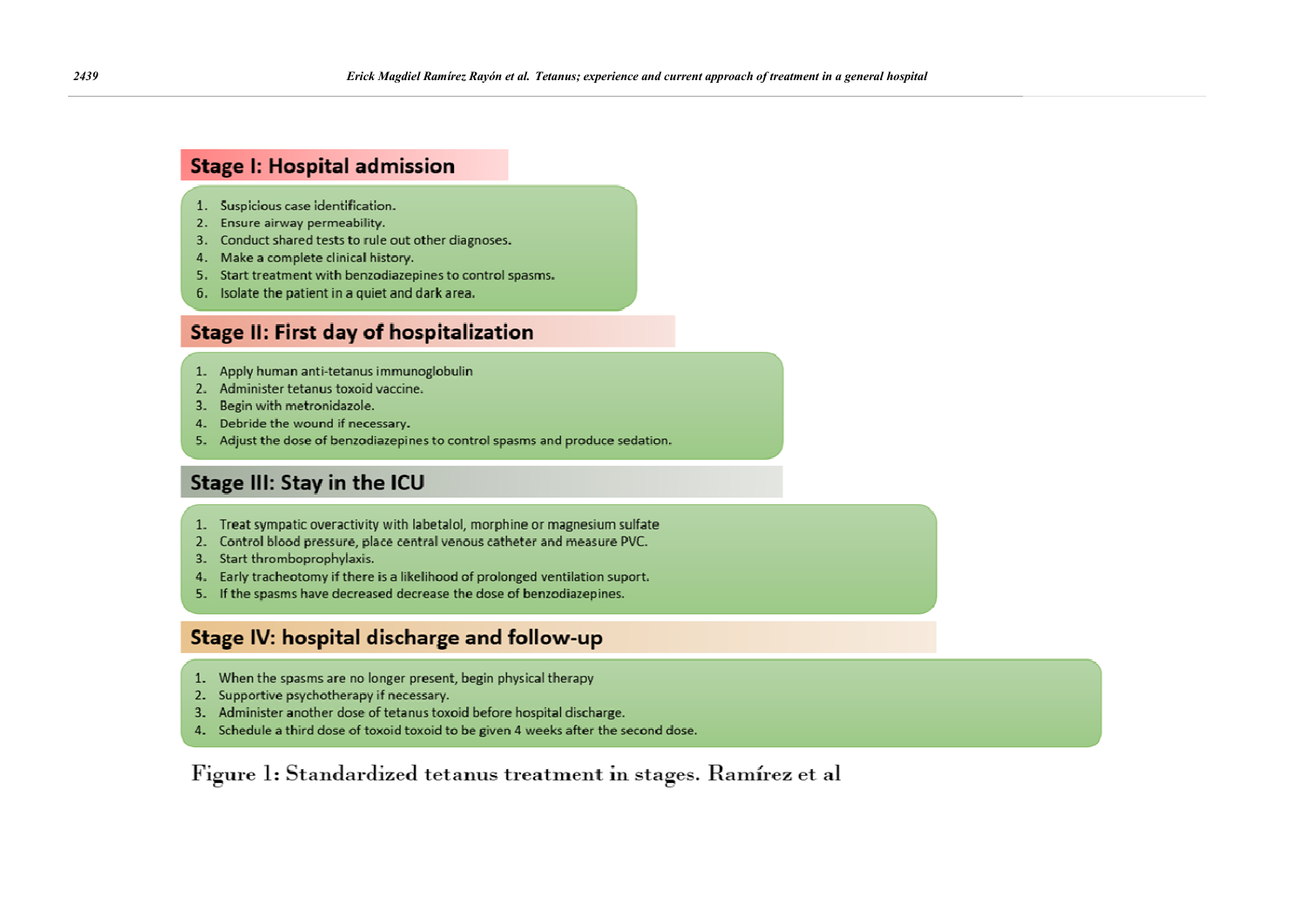



**Figure 2. Comparison of hospital management of tetanus patients Ramfrez** *et al*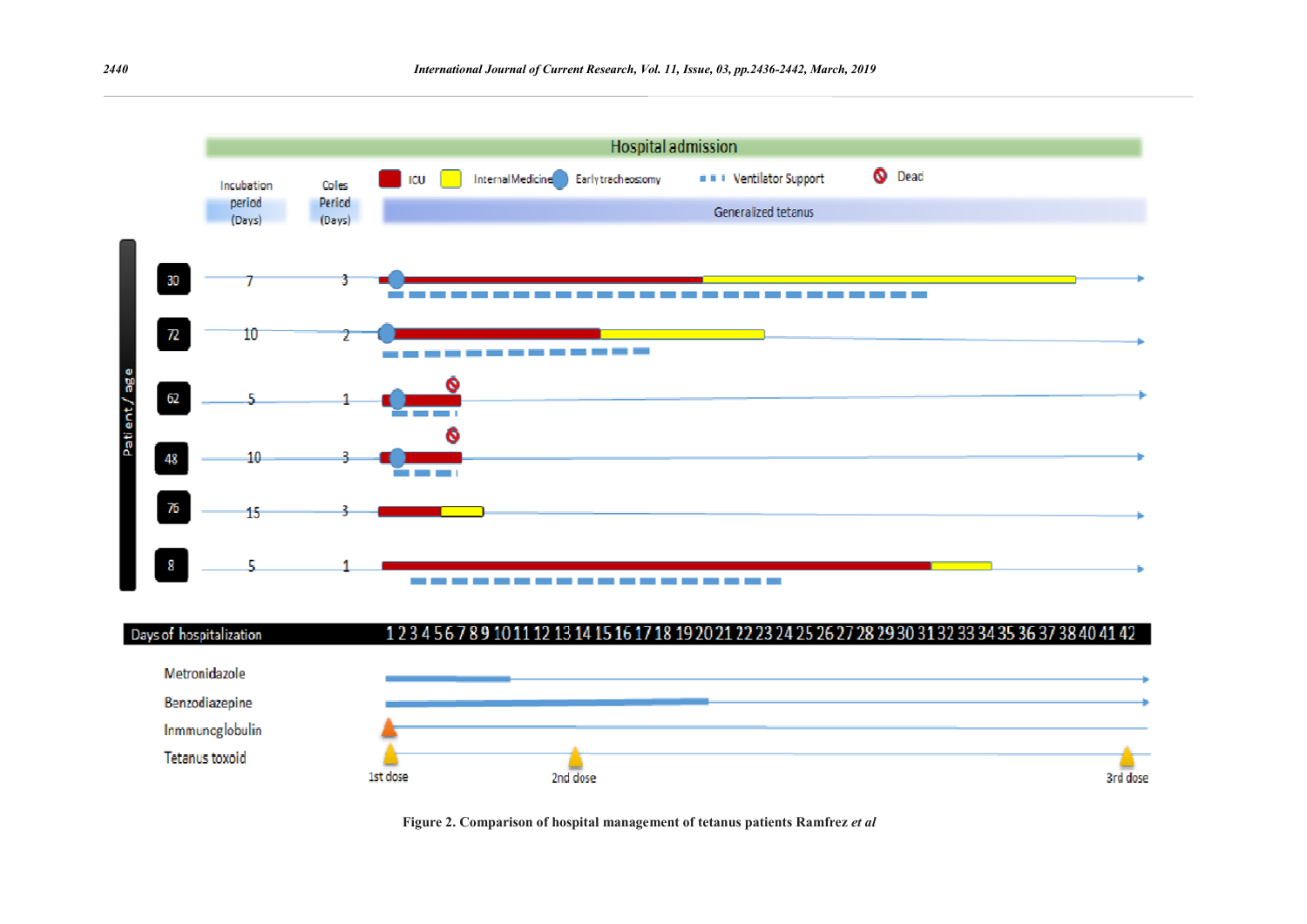conditions for their growth (temperature of 37 ° C and strict anaerobic environment), others lack diagnostic value. A complete medical history should be obtained, emphasizing inthe search for the entrance point, the incubation period, the Cole period and the immunization status (Ergonul *et al*., 2016; Gibson *et al.*, 2009). The goals of tetanus management include; stopping the production of toxins, neutralization of the unbound toxin, ensuring of a patent airway, muscle spasms control, management and control of dysautonomies, hemodynamic monitoring, and other general support measures (Ergonul *et al*., 2016; Gibson *et al*., 2009; Quasim, 2006) All patients with tetanus should undergo debridement of the wound to eradicate spores and necrotic tissue (Ergonul *et al*., 2016; Finkelstein *et al*., 2017). Endotracheal intubation is justified initially, but early tracheotomy is often indicated by the likelihood of prolonged mechanical ventilation need and to protect the respiratory tract. This is part of the standard protocol in our hospital (Gibson *et al*., 2009). Antibiotics probably play a minor role in the management of tetanus, but its use is recommended. Methonidazole (500 mg IV every 6 to 8 h) is the first-choice treatment for tetanus, but penicillin G  $(100,000-200,000 \text{ IU} / \text{ kg} / \text{ day or 2 to 4 million IV units every})$ 4 to 6 h) is a safe and effective alternative, but it should be avoided due to a possible inhibition of the GABA receptor, which could increase muscle rigidity (not yet supported by clinical studies) (Hassel, 2013). Other acceptable options of antibiotic schemes include; erythromycin, tetracycline, chloramphenicol and clindamycin with a treatment duration of 7 to 10 days for all antibiotics (Ergonul *et al*., 2016; Quasim, 2006; Afshar *et al*., 2011).

The authors propose standardized treatment schemes which are represented in figure 1. Since tetanus toxin is irreversibly bound to the tissues, only the unbound toxin is available for neutralization. The use of passive immunization to neutralize unbound toxin is associated with better survival and is considered a standard treatment (Ergonul *et al*., 2016). Human antitetanus immunoglobulin should be administered at a dose of 500 IU which is as effective as higher doses (3,000 to 6,000 IU) (Gibson *et al*., 2009; Blake *et al*., 1976) by the intramuscular or intrathecal route as soon as a diagnosis of tetanus is considered (Ergonul *et al*., 2016; Gibson *et al*., 2009; Hassel, 2013). Since tetanus is one of the few diseases that does not confer immunity after recovery, all patients with tetanus should receive immunization with a total of three doses, administered at least 2 weeks apart, starting immediately upon diagnosis (Ergonul *et al*., 2016; Afshar *et al*., 2011). Generalized muscular spasms are potentially fatal because they can cause respiratory insufficiency, even in an intubated patient, because of the restriction of expansion of the chest wall which could lead to atelectasis and eventually increasing the production of bronchial secretions obstructing the respiratory tract. Numerous approaches to relieving stiffness and spasms are reported in the literature, including benzodiazepines, which have been traditionally used like diazepam (200-400 mg / 24h) as first-line treatment. Other benzodiazepines, such as midazolam and lorazepam, are also effective, and barbiturates, anticonvulsants, narcotics, baclofen, dantrolene and propofol can be used appropriately. Even botulinum toxin applied in muscle groups, has been used in clinical trials to treat muscle stiffness and spasms, givingbeneficial effects to treatment. For the management of autonomic dysfunction, several drugs have been used to produce an adrenergic blockage and suppression of autonomic hyperactivity. Magnesium sulfate at an intravenous loading

dose of 5 g (75 to 80 mg / kg in 30 minutes), followed by 2 to 3 g / h, to maintain serum concentrations between 2 and 4 mg / dl (Afshar *et al*., 2011; Rodrigo *et al*., 2014; Rodrigo *et al*., 2012) has shown a reduction in the requirement of medications used for muscle spasms and cardiovascular instability in several studies. Labetalol (0.25 - 1.0 mg / min) and morphine sulfate  $(0.5-1.0 \text{ mg} / \text{kg} / \text{hour in continuous intravenous})$ infusion) are commonly used to control autonomic dysfunction and to induce sedation. The use of β-blocker drugs as a single therapy should be avoided due to reports of sudden death associated with the use of propranolol (Ergonul *et al*., 2016).

#### **Conclusion**

This series of cases despite of being a retrospective study and that the number of cases is not statistically significant, reflects the characteristics of patients with generalized tetanus according to the classification of Abett treated in the intensive care unit of Acapulco General Hospital. Tetanus is nowadays a rare disease and hence an unsuspected diagnosis (Thwaites, 2002). The absence of a potentially tetanogenic trauma during a medical consultation does not exclude the possibility of diagnosis. A physician should consider the risk factors for tetanus in the adult population. Patients with painful muscle spasms without known explanation should be considered as potential cases of tetanus. The protocols for treatment of tetanus should be known and updated continuously, especially by the medical personnel who work in areas where cases are reported (Ergonul *et al*., 2016; Thwaites and Loan, 2015)In this article, recommendations for management are issued based on the experience with tetanus cases in our hospital Figure 1. Early diagnosis and treatment of tetanus improves the prognosis of the disease, however diagnosis is often confused by the lack of confirmatory laboratory tests. Better survival is associated with an early administration of antitoxin as well as offering suitable vital support (Gibson *et al*., 2009). We recommend starting medical tratment and general support as early as posible, at the same time performing necessary testing for reaching a definite diagnosis during hospital stay. Differential diagnosis of tetanus includes: temporo-mandibular joint disease, alveolar abscess, meningitis, cerebral malaria, encephalitis, subarachnoid hemorrhage, epilepsy, hypocalce mia, drug-induced movement disorders, Rigid man disease, drug abstinence, rabies, and strychnine poisoning (Ataro *et al*., 2011) High doses of sedatives and muscle relaxants, as well as prolonged mechanical ventilation are usually required, that is why early tracheotomy is suggested in this article. However, despite our suggested measures, mortality rate remains high, usually as a result of late respiratory failure, cardiovascular collapse and autonomic instability. Anesthesiologists and critical care physicians play an important role in the management of these patients. Including them in protocols has led to a reduction in mortality rate in our hospital. In this study, it was observed that a long incubation period and a prolonged period of Coles was associated with lower mortality. It was also observed that the furthest a wound is located from the central nervous system will have a longer incubation period, which is compatible with medical literature (Ergonul *et al*., 2016).

### **REFRENCES**

Afshar, M., Raju, M., Ansell, D. and Bleck, T. 2011. Narrative Review: Tetanus A Health Threat After Natural Disasters in